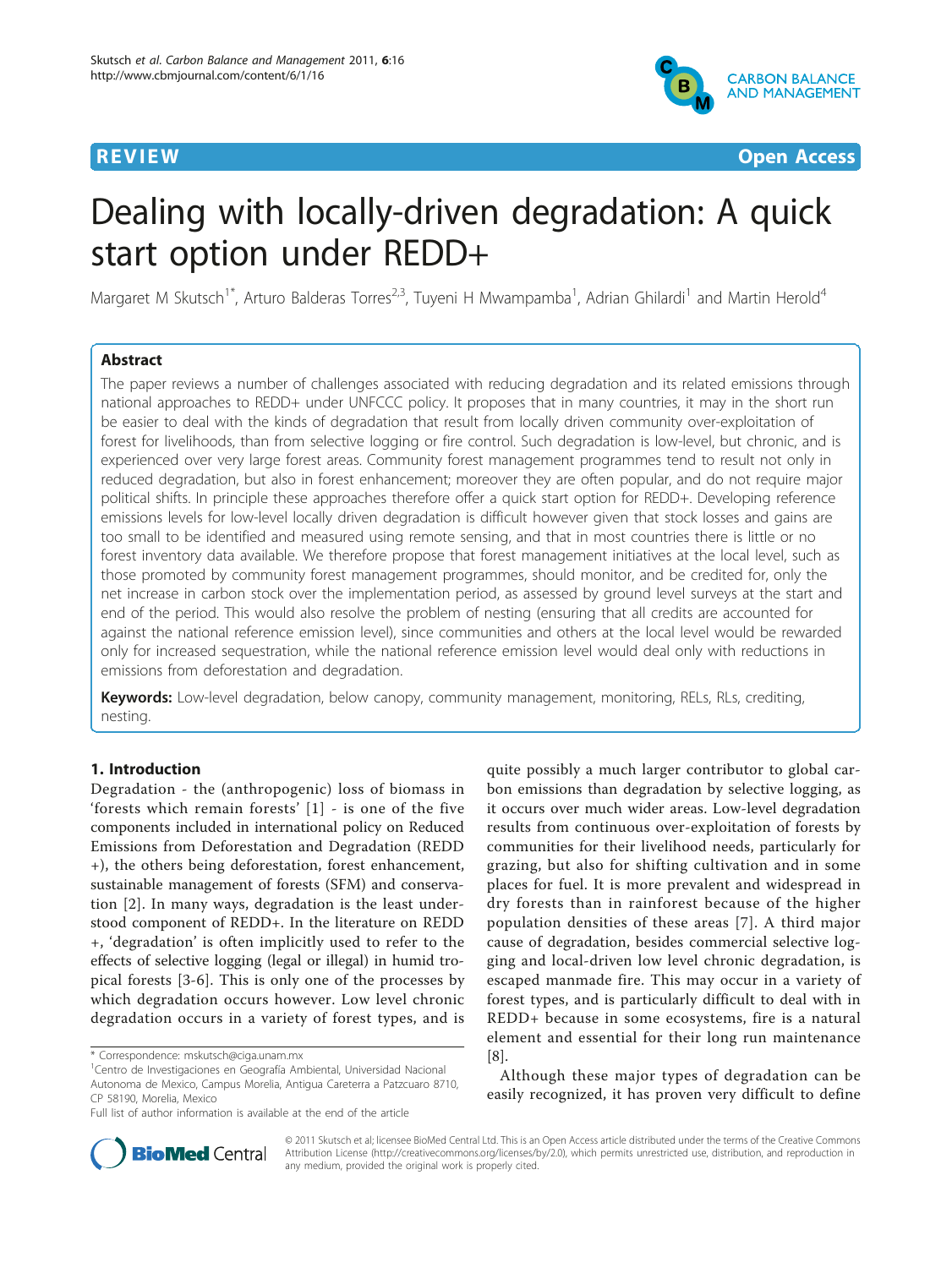degradation in terms which can be used in the international agreements, and more importantly, which allow measurement and carbon accounting.

This paper provides a short review of the technical challenges involved in defining degradation specifically for the purposes of REDD+, and suggests an approach that would enable countries to start measuring the carbon impacts of programmes dealing with emissions from degradation, in particular by addressing locally-driven degradation associated with subsistence use of forest by local communities. Further, we argue that forest enhancement as a component in REDD+ is for all practical purposes 'negative' (or 'reversed') degradation, and a direct result of improved management. It can and should be measured using the same metrics as those used for degradation.

We go on to suggest that in the short term it may be easier to combat the kinds of degradation that are related to local community use of forests than those associated with selective logging or with fire. This can be done through programmes of community management, which offer a route for countries to get to grips with at least those degradation emissions which are community-induced, rather quickly. We discuss the data requirements for this, particularly as regards developing reference emissions levels/reference levels (RELs/RLs)<sup>a</sup> both at the local (management unit) and the national<sup>b</sup> level.

We conclude with some innovative suggestions about how crediting for this approach could be organized. Having shown that, for a variety of reasons, it will be very difficult in the short term to construct a REL either at local or at national level for degradation, we propose a transparent and conservative system in which local level stakeholders such as communities are rewarded for the (measurable) forest enhancement impacts of their management, rather than the (essentially non-measurable) avoided degradation. In the future, when sufficient data is available to construct credible reference emission levels for degradation, a decision would have to be made about to whom these avoided degradation credits pertain.

# 2. Discussion

When the concept of Reduced Emissions from Deforestation (RED) was first introduced to the UNFCCC (it was presented by the Brazilian research institute IPAM and Environmental Defense, at a side event at CoP11 in Montreal), the idea was simply to assess the rate of forest area loss and reward countries that were able to lower this. Very quickly however, a second D was adopted to include Degradation (REDD) for two main reasons. Firstly, it was evident that losses of carbon from within forests which remain forests may be high in many places. Secondly, many observers expressed the view that if degradation were not measured and included, leakage from avoided deforestation could occur. A related issue concerns the replacement of natural forest by tree plantations. The rapidly expanding oil palm plantations in Indonesia for example have a canopy cover of more than 30% and thus under UNFCCC terms may qualify as 'forests' [\[9](#page-6-0)]. Conversion of primary forest to oil palms, however, involves a loss of around 100-150 tons C per ha [[10,11](#page-6-0)]. Under REDD+ accounting, any future land use changes of this kind need to be defined as 'degradation' and the carbon losses included in national REDD+ accounts.

There has been some debate in the literature about how to define degradation [\[11,3,12\]](#page-6-0). The Marrakech Accords define forest as land use with tree cover of over 10-30%, with a height at maturity of 2-5 meters, and a minimum area of 0.1-0.5 hectares; countries select their own thresholds within these ranges. Deforestation is then implied when canopy cover falls below the selected threshold. Degradation is implied when there are losses of biomass, but the threshold is not reached. Sasaki and Putz [[3\]](#page-6-0) have argued for raising the threshold definition of forest to 40% on the grounds that if degradation is not included under REDD+, loggers will be able to reduce the density of forests down to 30% or even 10% without 'deforesting'. Parties have however made it clear that degradation must be included in the REDD+ agreement for the reasons given above.

Ecologists and conservationists [[3](#page-6-0),[13](#page-6-0)] have rightly argued that in general terms, degradation involves many other forest values than simply carbon stocks, but for the purposes of REDD+ accounting it does need to be assessed primarily in terms of loss of biomass (and hence carbon stock) from forests that remain forests. A special report to the UNFCCC [[14\]](#page-6-0) concluded that a space and a time element are required for the definition of degradation. This is because, if a forest is managed on (say) a 20 year rotational felling system, in any one year areas cleared in that year could be considered deforested, while some of the re-growth areas (say after 10 years) might be considered forested (i.e. with > 30% canopy) but degraded (because in reference to the original forests, carbon stocks are lower, even though these stocks may currently be increasing). Taken as a whole the management unit may be stable as regards carbon content, although the average level of stocking would be lower than in the original vegetation (i.e. on average it is degraded but not degrading further). Similar difficulties may occur in areas where there are stable swidden farming systems in place. Penman et al. [[14\]](#page-6-0) were not able to provide the space and time thresholds because of the enormous variation in management systems that exists.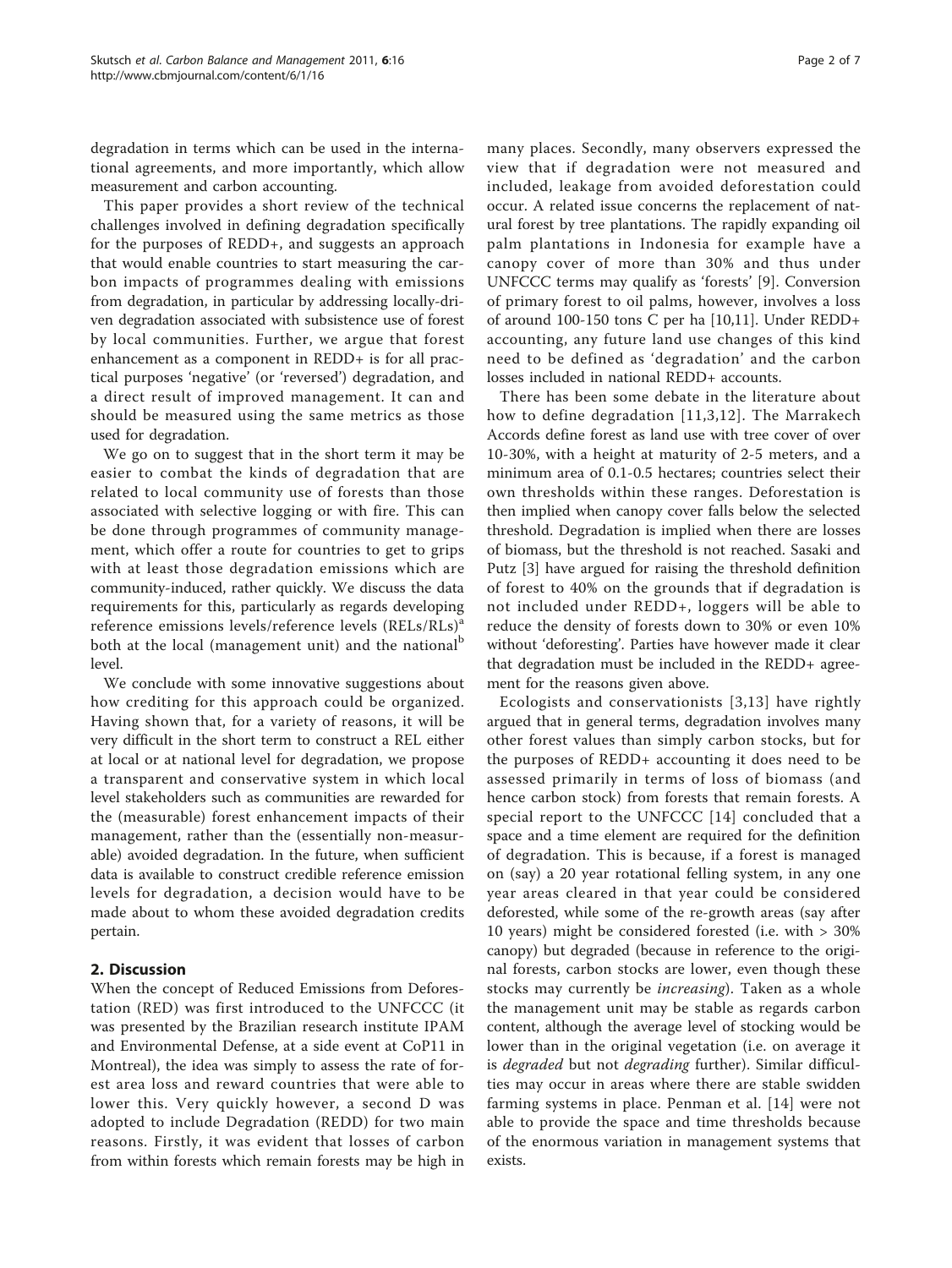Cadman [[15](#page-6-0)] suggests that to avoid this difficulty, forests should be defined as degraded simply if they hold less carbon than the original, natural vegetation, but there are huge variations in natural ecosystem stock levels due to micro-site level biophysical conditions (soil depth, altitude, aspect etc). These make this definition difficult to operationalise for measurement purposes, although there is some potential in this regard for geographic analysis and modeling techniques [[16\]](#page-6-0).

Definitional problems also arise with regard to the fact that not all degradation is anthropogenic. According to the IPCC  $4^{\text{th}}$  Assessment report [[17\]](#page-6-0), forest fires, pests and climatic events such as drought, wind, snow, ice and floods affect about 100 m hectares of forest globally each year, which is more than 10 times the area affected by deforestation. Accounting for biomass losses due to forest fires is particularly problematic, as in some cases it is unclear whether these are natural or manmade [\[8](#page-6-0)]. The methodological problem of 'factoring out' is currently being discussed at the level of UNFCCC in connection with broader policy on Land Use, Land Use Change and Forestry, and REDD+ may benefit from the outcomes of this debate.

The importance of defining degradation is entirely related to how to include it in REDD+ accounting. Measurement is difficult unless there is clarity about constitutes degradation in practice.

# 2.1 Towards a practical definition of degradation for REDD+ measurement purposes

The following points may help to build locally suitable definitions of degradation which will allow measurement and accounting of the related carbon emissions:

• At the level of the forest management unit, degradation needs to be seen as a dynamic element, incorporating forest enhancement ('negative' degradation) in a balance of stock change. Sustainable management of forests may be considered a strategy to promote reduced degradation and forest enhancement.

• Within any forest management unit, positive and negative changes in carbon stock need to be defined and measured in the context of the locally operating long-run management plan or practice, rather than only over the accounting period.

• Factoring out of non-anthropogenic factors behind stock changes, such as natural fires, may in rare cases be required, though in most cases fires may be considered anthropogenic.

• Non-carbon parameters of degradation (e.g. reduced biodiversity, reduced infiltration, etc) would be better included as safeguards or secondary conditions that have to be met before credits for reduced degradation are issued, in much the same way as community welfare and biodiversity are included in the Verified Carbon Standards for sale of emission credits in voluntary carbon markets

• Defining different types of degradation is fundamental to measuring it adequately. Large geographic areas tend to be affected either by commercial logging or by community over-exploitation, rarely by both, although both may also be subject to manmade fire. As we noted in an earlier article, [\[18\]](#page-6-0), very different MRV methods are applicable to these different forms of degradation.

# 2.2 Tackling community uses of forest for early action on degradation

Of the three different types of degradation identified, degradation that is brought about by community overexploitation of forest for subsistence purposes<sup>c</sup> is probably the easiest to combat in many countries in the short term, for reasons that are summarized in Table [1](#page-3-0). Measures to reduce community induced degradation could perhaps in some cases also help to reduce losses by manmade fires.

Many countries already have programmes aimed at improving community management of forests (CFM) examples include Nepal, Tanzania, Vietnam, Mexico and India - and these have proven popular and relatively successful [[19,20](#page-6-0)]. Such programmes typically involve a contract between the community and the state, giving the community rights over forest products provided these are extracted on a sustainable basis, under a very simple management plan or PES agreement<sup>d</sup>. The areas involved tend to be relatively small (50-500 hectares per community). In practice these programmes tend to result in reduced degradation rather than reduced deforestation, and importantly, forest restoration or enhancement (i.e. 'negative' degradation) is usually an additional outcome. The annual re-growth of biomass in forests recently brought under community management may in fact be as much as 3 - 5 times more than the annual degradation losses avoided [\[21](#page-6-0)]. In practice, three of the five REDD+ components (degradation, enhancement and SFM) are being addressed simultaneously in these kinds of programmes. As we have argued elsewhere [[22\]](#page-6-0), these components of REDD+ belong essentially to one cluster, both as regards management options and as regards MRV, while reduced deforestation and conservation may need a different set of management approaches and a different approach to MRV.

CFM is known to be relatively easy to implement. It is perceived as people-friendly, and compared to policies to control the main drivers of deforestation (Table [1](#page-3-0)) it requires only minor political shifts. Consequently, it has been put forward as an important element in many of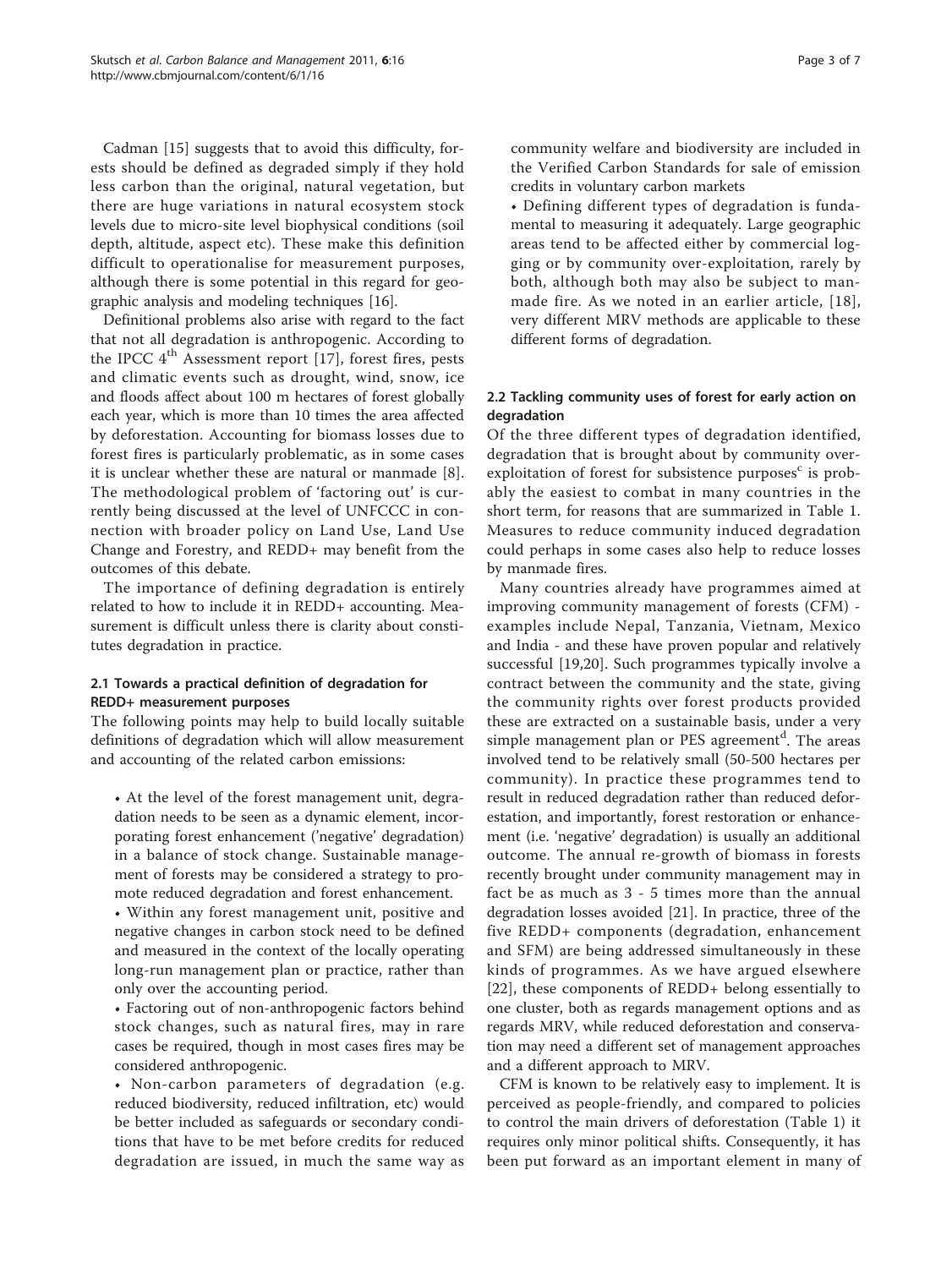| Degradation<br>due to:                                                       | Most<br>common in                                                    | <b>Measures</b><br>available to<br>combat                                                                                                                                                                                                                                                                  | <b>Actors involved</b>                                                                                        | Opportunity<br>costs to actors<br>of reducing<br>degradation                       | Likelihood of<br>leakage                                                      | Likely time horizon for<br>implementation                                                                                                                           |
|------------------------------------------------------------------------------|----------------------------------------------------------------------|------------------------------------------------------------------------------------------------------------------------------------------------------------------------------------------------------------------------------------------------------------------------------------------------------------|---------------------------------------------------------------------------------------------------------------|------------------------------------------------------------------------------------|-------------------------------------------------------------------------------|---------------------------------------------------------------------------------------------------------------------------------------------------------------------|
| Industrial and<br>commercial<br>selective<br>logging                         | Humid<br>tropical<br>forest                                          | Enforcement of<br>existing codes;<br>Introduction of<br>stricter codes;<br>Sector wide<br>agreements on<br>SFM practices<br>with industry;<br>Real time<br>monitoring of<br>logging and<br>rapid response<br>facility:<br>Creation of<br>indigenous<br>peoples'<br>reserves, with<br>leakage<br>safeguards | Commercial timber<br>concerns, both legal<br>and illegal; in some<br>cases, corrupt or<br>complicit officials | High                                                                               | High                                                                          | Long term; political opposition may<br>be strong                                                                                                                    |
| Community<br>over-<br>exploitation<br>for subsistence<br>and local<br>market | Dry<br>(savanna)<br>forest, high<br>altitude<br>temperate<br>forests | <b>CFM</b><br>programmes,<br>PFS<br>programmes                                                                                                                                                                                                                                                             | Communities,<br>facilitating NGOs                                                                             | Low; in many<br>cases CFM<br>increases the<br>supply of<br>subsistence<br>products | Low, since<br>productivity<br>increases may<br>make up for<br>lost production | Short to medium: greatest barrier<br>may establishment of tenure and<br>rights, but is acceptable politically<br>in most countries at least in low<br>value forests |
| <b>Manmade fires</b>                                                         | All forests                                                          | Obligatory fire<br>controls in SFM<br>and CFM<br>agreements;<br>Real time<br>monitoring and<br>rapid response<br>facilities                                                                                                                                                                                | Communities, logging<br>companies, other<br>forest managers                                                   | Medium                                                                             | Low                                                                           | Long term; not least because the<br>problem of factoring out natural fire<br>from manmade is seriously difficult<br>methodologically.                               |

<span id="page-3-0"></span>Table 1 Relative difficulty of tackling different forms of degradation

the national level REDD Readiness plans submitted to the FCPF and to UN-REDD. In some countries, for example Tanzania, Mexico and Nepal, it is the central plank of the national strategy. However, the fact that community forestry management mainly addresses degradation, rather than deforestation, seems to have escaped the attention of the authors of most national REDD+ programmes. In selecting CFM as an option, degradation rates under improved management would have to be assessed against a baseline, not just at project level but also at national level, for inclusion in the national REL/RL and in national MRV systems. As we will try to show below, there are many unresolved challenges to be met in this regard.

# 2.3 The challenges of developing REL/RLs for degradation due to community uses of forest

There is a consensual view among most Parties to the UNFCCC and scientists working on REDD+ that national reference emissions levels should be based largely on historical data adjusted for national circumstances [[2,23](#page-6-0)]. There are suggestions that such trends

should be estimated for periods between 1990 and 2005. For assessing degradation and forest enhancement, baselines would be required both for the activity data and for the emission factors [[18](#page-6-0)], since (in contrast with deforestation) degradation emission levels reflect the rates at which the standing stock has been diminishing in past years (which is highly site specific, and would need Tier 3 level data) and not the average per hectare stock in a standing forest (which could be derived at Tier 2 level, from secondary sources). If communities that adopt more sustainable management methods are to be incentivised via rewards for carbon savings, accurate estimates would in any case be needed at the level of the management unit. However, usually there are little or no historical data available at the local level on either the rate of spatial expansion of community-induced degradation or the per hectare annual losses, as there have been very few systematic forest inventories. Moreover carbon accounting for reduced degradation at the local level would have to produce data which could be 'nested' coherently, like a well fitting jigsaw puzzle, into the national reference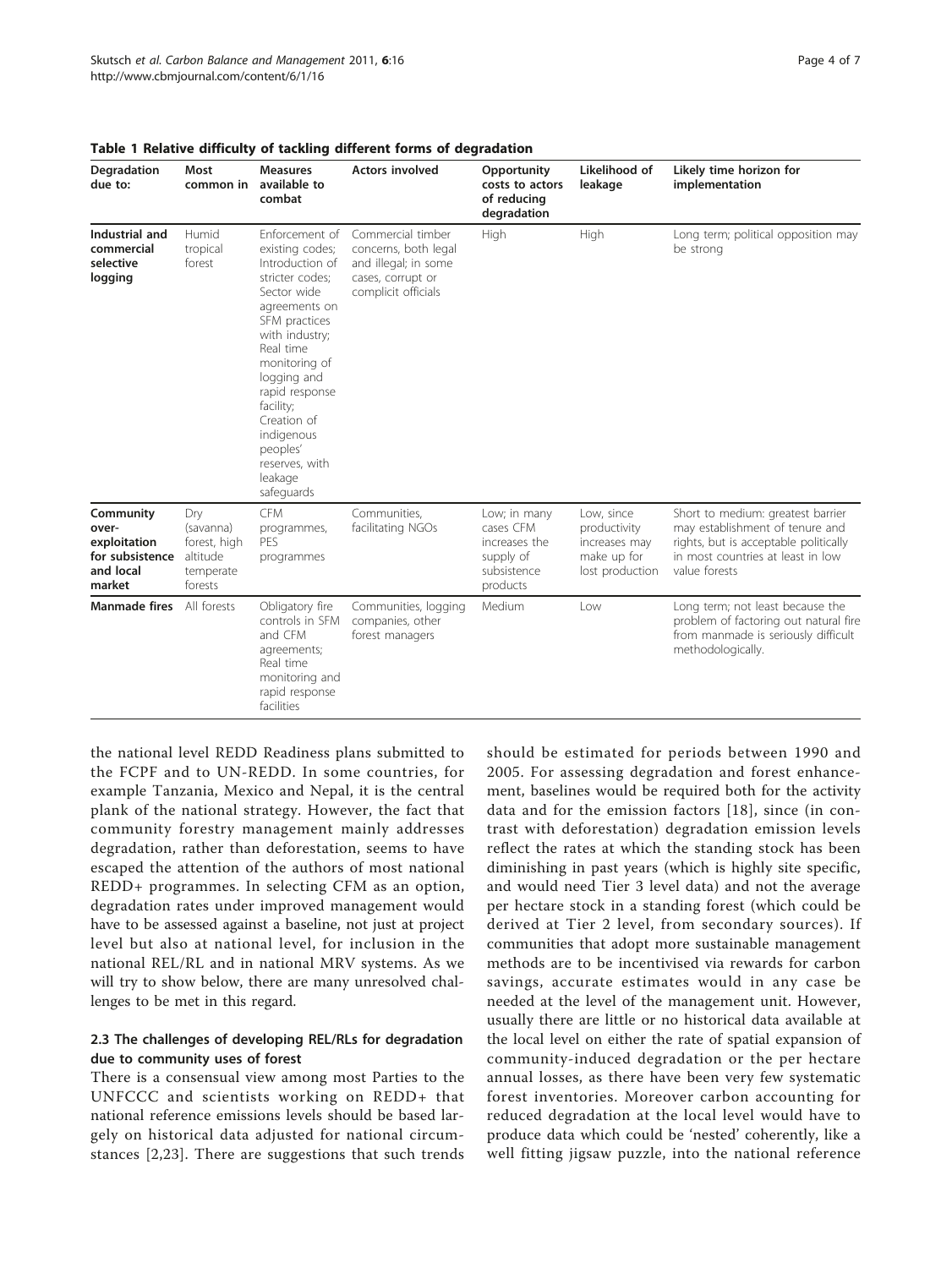level [\[24](#page-6-0)]. The data problems involved are summarized in Table 2.

On the other hand the difficulty of obtaining activity data on this type of degradation at the national level is that the signature of degradation due to community uses is very difficult to obtain even from high resolution satellite imagery [[18\]](#page-6-0). Moreover the typical mapping areas may be larger than the typical management units, so that scaling down would involve large errors due to averaging. Literature showing that rates of change of degraded area can be assessed using a combination of medium and high resolution images [e.g. [[6](#page-6-0)]] relates only to disturbance due to selective logging and/or fire in rainforest. These impacts are more visible in satellite images because they tend to be concentrated in space and time. Over-exploitation by communities in contrast usually results in small losses per hectare spread thinly over very large areas, often manifested below canopy, which are therefore hardly discernible. At the national level, a possible solution to estimating the rate of expansion of degraded forest area would be to use geographical probability modeling, since degradation tends to correlate with population density, accessibility etc [\[25\]](#page-6-0).

National historical emission factors for community induced degradation may be even more difficult to establish, since quantifying small per hectare/per year losses and gains of biomass from satellite imagery is even more difficult than identifying where such stock changes have been taking place. Modern technology such as Lidar could potentially do this in the future, but there are no Lidar images from the past that would be needed for reference. Moreover in most countries there is no database from forest inventory since these have not been systematically carried out in the past [\[18](#page-6-0)].

An alternative approach, which would avoid all these problems, would be to ignore past rates of degradation and simply to measure stock change within the management unit over the accounting period to establish a trend, by taking forest inventories at the start and end of the period. With historical reference set at zero, this would capture net increases in carbon stock monitored during the implementation period. It has been shown elsewhere that communities are able to make simple and reliable inventories [[26,27\]](#page-6-0). Focusing only on above ground tree-based carbon pool (which is the largest and easiest pool to measure) will give conservative estimates of total carbon savings due to forest enhancement and reduced degradation (since earlier degradation must have been halted if there are increases in stock during the period measured) while simplifying data requirements. The fact that soil carbon stocks will also be protected (though not measured) is a further guarantee of a conservative estimate. Community based inventories would provide accurate, site specific Tier 3 level data for above ground biomass stock dynamics within such project sites, although the data would be patchy, and only available in areas which are under active management by communities (or other recognized organizations and individuals). The economic feasibility of this approach would of course depend on the relative cost of training communities and their carrying out of inventories, versus the value of carbon credits. The costs will however be lower than costs of inventories carried out by professional foresters [[26\]](#page-6-0), not so much because community labour is cheap, but rather because external expertise comes with a heavy transportation cost.

# 3. Conclusions

Community forest management offers a quick start option in national REDD+ programmes by which some types of degradation - particularly degradation that is caused by community over-exploitation of forests for livelihood purposes - can be tackled easily. The very widespread occurrence of this type of degradation means that carbon emissions, though low on a per hectare basis, are large in total. Implementing community forest management programmes to combat this type of degradation and to reverse it so that forest biomass is

Table 2 Data availability for RELs for community forestry and degradation

| Level                                                           |                      | Data available                                                                                                                                                                                                  | Data not usually available                                                                                                                                                                                      |  |  |
|-----------------------------------------------------------------|----------------------|-----------------------------------------------------------------------------------------------------------------------------------------------------------------------------------------------------------------|-----------------------------------------------------------------------------------------------------------------------------------------------------------------------------------------------------------------|--|--|
| Community forest<br>management projects<br>registered for REDD+ | Activity<br>data     | accounting period (derived from forest inventory<br>and possibly modeling)                                                                                                                                      | Area degraded at the start and at the end of the Historical rate of change of degraded area (not visible in<br>medium resolution satellite images, high resolution images<br>not available for earlier periods) |  |  |
|                                                                 | Emissions<br>factors | Stock change over the accounting period<br>(monitored by forest inventory)<br>Biophysical modeling<br>Independently verified, qualitative assessment by<br>experts that area had been degrading in the<br>past. | Historical rate of biomass loss per hectare (not measurable<br>from satellite imagery, no earlier forest inventories)                                                                                           |  |  |
| National level                                                  | Activity<br>data     | Would require geographic modeling over broad<br>areas                                                                                                                                                           | Areas subjected to degradation by communities in the<br>past, and rate of change of this area                                                                                                                   |  |  |
|                                                                 | Emissions<br>factors | Tier 2 level data on typical standing stock levels                                                                                                                                                              | Rate of change of standing stock                                                                                                                                                                                |  |  |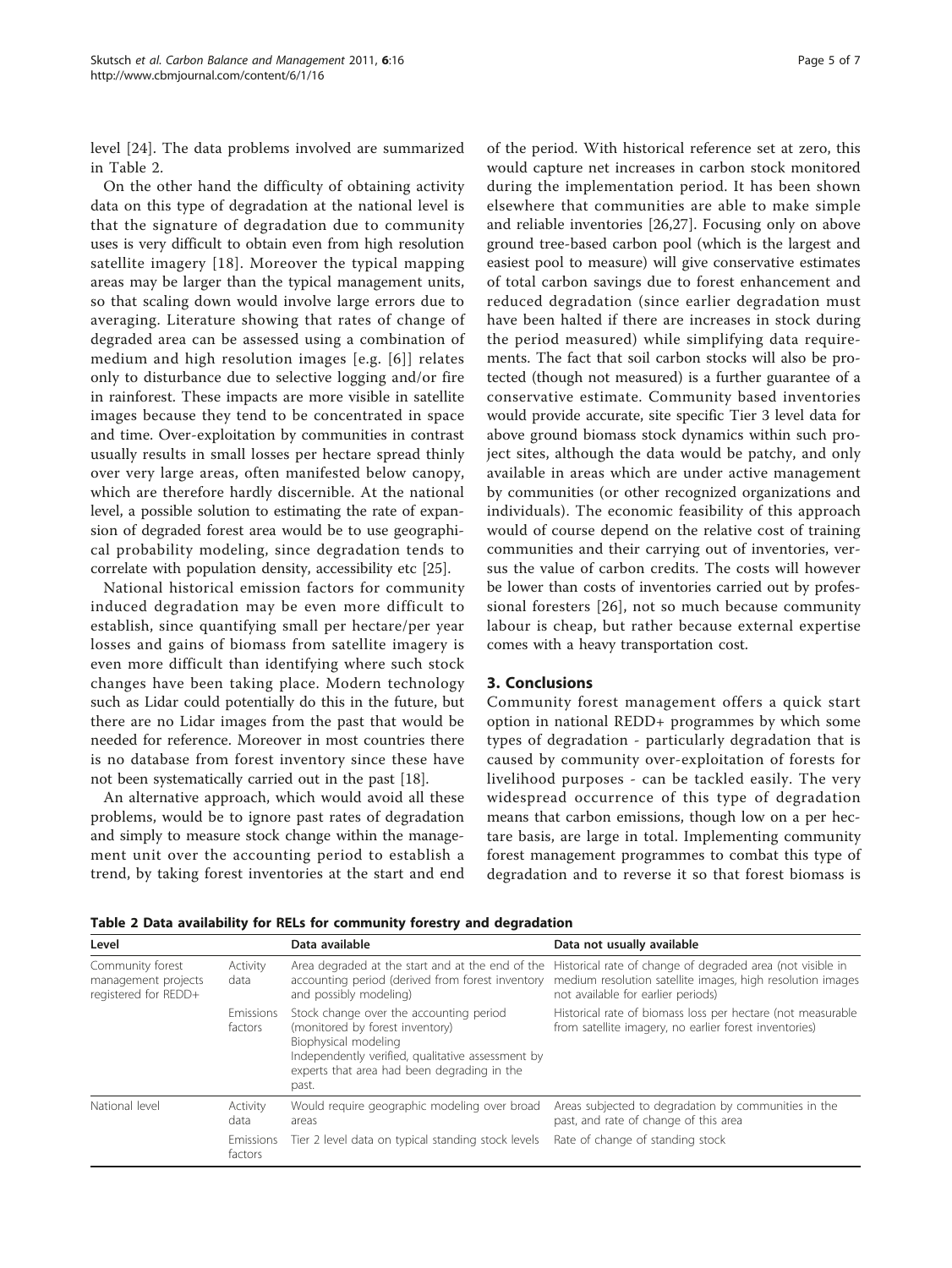enhanced, does not require major policy changes in most countries and has low opportunity costs. It would however require reference emission levels.

Given the near impossibility of developing historical baselines for community induced degradation, the practical solution at the local level as regards rewarding community forest management and other similar initiatives would be to credit simply on the basis of positive stock changes during the accounting period, within any areas that are registered as being under management of this kind for REDD+. The only baseline that would be required would be a (qualitative) assessment conducted before the accounting period, to show that the forest had been degrading previously (otherwise the forest might have been increasing its stock under non-anthropogenically stimulated natural processes, continuation of which would not be additional). This approach to crediting would provide conservative estimates, since there would always be some (unmeasured, un-credited) avoided degradation present as well. The approach is transparent and credible, as it is based on real, measured increases in carbon sequestered, rather than counterfactual estimates of degradation that might have taken place in the absence of the project. Importantly, it would enable an early start to crediting, without the need to wait for complicated estimates of stock and area changes across the whole country in the past<sup>e</sup>. Seen from a national perspective, the approach would be unlikely to result in much leakage, except in cases where the earlier degradation was associated with supplies to consumers outside of the community, for example for the case of charcoal, as noted in endnote c. Such cases would clearly require special treatment.

At the national level, REDD+ involves all forest, not just areas actively engaged in CFM. It will take more time for management options for reduction of degradation due to selective logging and fire to be promulgated and to demonstrate their effectiveness in terms of reduction of carbon emissions. This will allow time for credible estimates of past degradation to be developed, for example using geographic modeling, so that in the future it may be possible to make claims for reductions in this degradation.

By limiting the crediting of community forest management efforts to forest enhancement, the problem of nesting of these credits with the national degradation reference level is resolved at least in the short term. Individual local level CFM projects benefit from enhancement credits immediately, while assessment of degradation is delayed until data allows credible reference emissions levels to be developed.

#### Abbreviations

CFM: Community forest management; FCPF: Forest Carbon Partnership Facility of the World Bank, supporting country efforts in REDD+; MRV: Monitoring, reporting and verification as related to REDD+; PES: Payment for environmental services; REDD+: Reduced Emissions from Deforestation and forest Degradation; REL: Reference emission level; RL: Reference level; UNFCCC: United Nations Framework Convention on Climate Change; UN-REDD: A joint programme of UNDP, UNEP and FAO supporting country efforts in REDD+

#### Acknowledgements

We are very grateful for a grant from the ClimateWorks Climate and Land Use Alliance to the Centro de Investigaciones en Geografía Ambiental of the Universidad Nacional Autónoma de México, for a project entitled "Addressing Forest Degradation in Mexico through REDD+". This funding made the research reported in this paper possible. Arturo Balderas Torres wishes in addition to acknowledge support from scholarships awarded by CONACYT and SEP. We thank the three anonymous reviews who provided useful comments for improvement of the draft of the document. End Notes

a. A REL (reference emission level) is a baseline for forest emissions avoided through reductions in degradation and deforestation. A RL (reference level) includes also increases in stock (forest enhancement)

b. It has been argued that in some cases RELs at sub-national scale should be used, particularly in Federal states, and we agree that this may be appropriate. For simplicity however we use the term 'national' throughout the paper to mean the upper jurisdictional level at which accounting is carried out

c. It is noted that some types of degradation due to community uses of forest, such as charcoal production in Africa, may be related to processes aimed at large urban markets, rather than local markets or subsistence. Since this is driven by strong market forces, it may be more difficult to control through community forest management.

d. As such CFM is distinctly different from the community forest reserves that are being set up e.g. in the Brazilian Amazon and Indonesia, which are usually based on land claims of indigenous groups [\[28](#page-6-0)]. In these cases the main aims are to reduce deforestation and degradation by outside (commercial) forces while supporting the traditional way of life of the population, whose use of the forest resources is essentially sustainable. These reserves tend to be much larger (thousands of hectares), and population density much lower, than in areas under CFM. e. Leakage and permanence issues would of course also have to be addressed, as in any REDD+ initiative.

#### Author details

<sup>1</sup> Centro de Investigaciones en Geografía Ambiental, Universidad Nacional Autonoma de Mexico, Campus Morelia, Antigua Careterra a Patzcuaro 8710, CP 58190, Morelia, Mexico. <sup>2</sup>Twente Centre for Studies in Technology and Sustainable Development, University of Twente, PO Box 217, 7500AE Enschede, the Netherlands. <sup>3</sup>Ingenieria Ambiental, PTI Instituto Tecnológico y de Estudios Superiores de Occidente (ITESO), Tlaquepaque CP 45090 México. 4 Wageningen University. Center for Geoinformation, Droevendaalsesteeg 3, 6708 PB Wageningen, the Netherlands.

#### Authors' contributions

MS led the research, conceived the outline of the paper, and was responsible for the most of the text. ABT contributed written material on crediting and nesting, TM on the characteristics of locally-driven degradation, AG on remote sensing and modeling, and MH on the appropriateness of different MRV methods for locally-driven degradation. All five authors were involved in the final preparation of the draft and have read and approved the final manuscript.

#### Competing interests

The authors declare that they have no competing interests.

Received: 12 August 2011 Accepted: 28 December 2011 Published: 28 December 2011